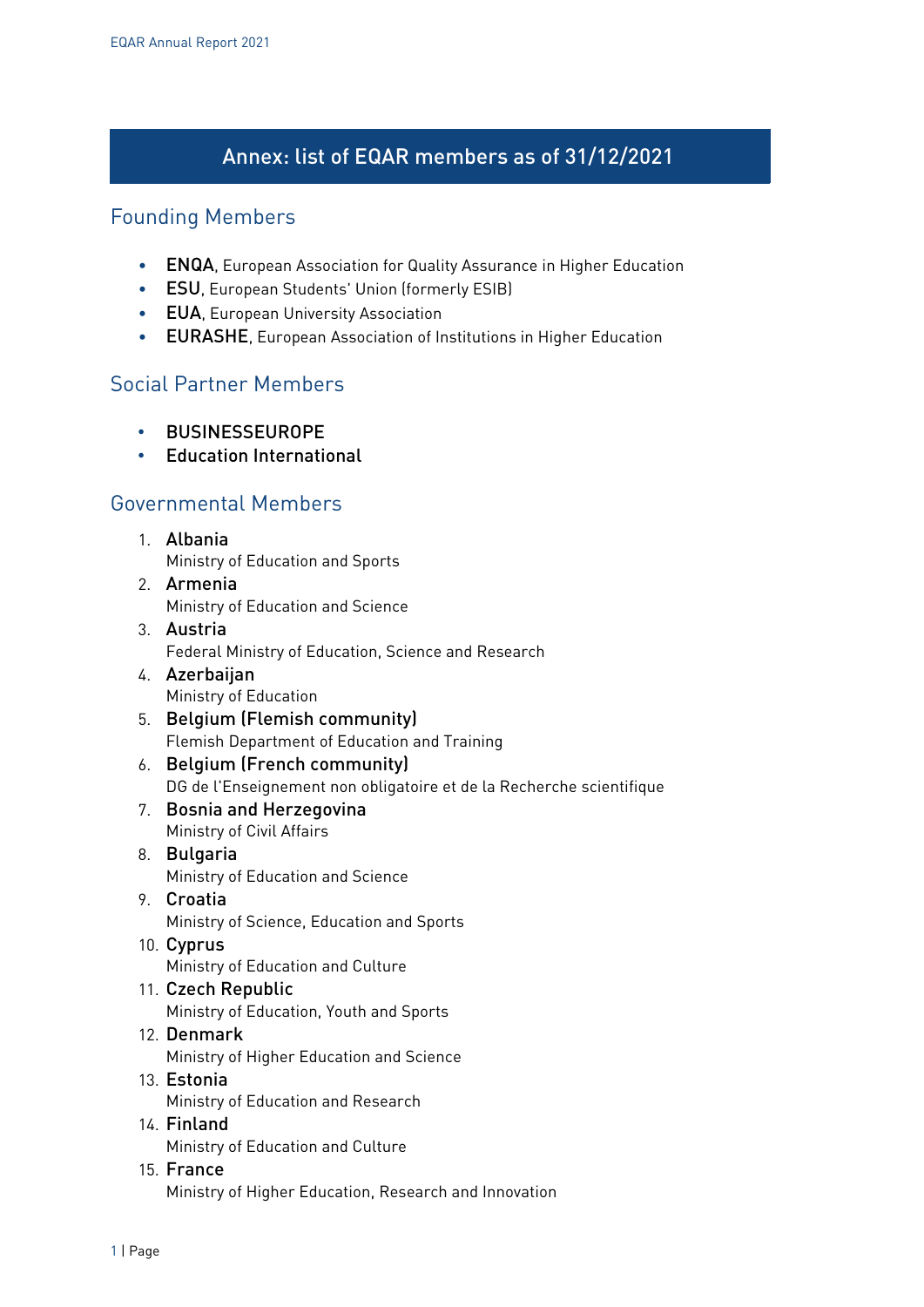- 16. Georgia Ministry of Education, Science, Culture and Sport 17. Germany Federal Ministry of Education and Research 18. Greece Hellenic Ministry of Education, Research and Religious Affairs 19. Hungary Ministry for Innovation and Technology (HU) 20. Ireland Department of Education and Skills (Ireland) 21. Italy Ministry for Education, Universities and Research 22. Kazakhstan Ministry of Education and Science 23. Latvia Ministry of Education and Science 24. Liechtenstein Office of Education 25. Lithuania Ministry of Education and Science 26. Luxembourg Ministry of Culture, Higher Education and Research 27. Malta Ministry for Education and Employment 28. Moldova Ministry of Education 29. Montenegro Ministry of Education and Sports 30. Netherlands Ministry of Education, Culture and Science 31. North Macedonia Ministry of Education and Science 32. Norway Ministry of Education and Research 33. Poland Ministry of Science and Higher Education 34. Portugal Ministry of Science, Technology and Higher Education 35. Romania Ministry of Education, Research and Youth 36. Slovakia Ministry of Education, Science, Research and Sport 37. Slovenia Ministry of Education, Science and Sport 38. Spain Ministry of Education, Culture and Sport 39. Switzerland The State Secretariat for Education, Research and Innovation
- 40. Turkey